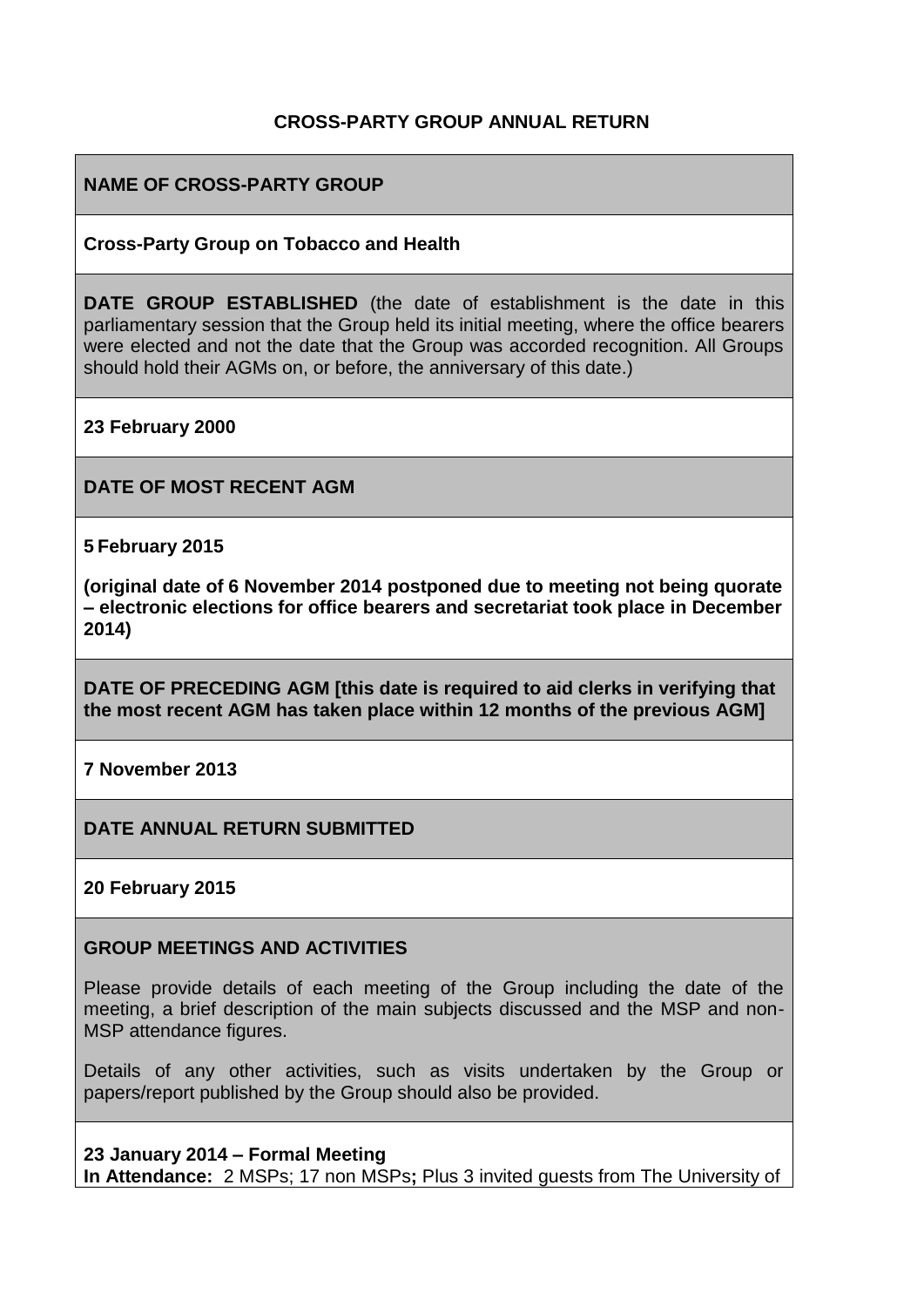#### Stirling.

**Business:** Standard business matters took place, ie approval of last minutes. In relation to Ireland's Tobacco Strategy, it was noted ASH Scotland had made a submission to their consultation.

**Discussion:** The bulk of the meeting was given to a discussion of E-Cigarettes and how health interests should approach the subject. Three invited guests from the University of Stirling gave presentations: Professor Linda Bauld gave a presentation on the topic of electronic/nicotine delivery devices, and Professor Gerard Hastings and Dr Marissa de Andrade then summarised what we know about electronic cigarette promotions and marketing. A lively discussion took place. ASH Scotland circulated a paper summarising E-cigarette policies across Scotland's councils and health boards.

### **27 February 2014 – Formal Meeting**

**In Attendance:** 2 MSPs; 15 non-MSPs**;** Plus Invited Guests - 5 Representatives from the Youth Commission on Smoking Prevention

**Business:** Standard business matters took place, ie approval of last minutes. **Discussion**: The meeting was attended by representatives from The Youth Commission on Smoking Prevention, which had been tasked by The Scottish Government to make recommendations on future youth prevention smoking activity in Scotland. Jordan Linden from the Commission summarised the purpose and remit of The Commission. Questions then followed from each representative, opening out to discussion with members of the Cross Party Group.

Willie Rennie MSP advised that an invite would be sent out to Group members to attend a meeting he was hosting on  $5<sup>th</sup>$  March 2014 with Ministers of Health and representatives of their respective Ministries from Russia and China. (see below).

John Watson advised the CAP and BCAP consultation on e-cigarettes advertising had been launched – closing date 28 April 2014.

#### **5 March 2014 – Informal/Special Meeting**

**In Attendance**: 1 MSP; 7 non-MSPs; Invited Guests: Ministers of Health and representatives of their respective Ministries from Russia and China. **Discussion:** This was a special meeting organised by the Convener of the Group. The International Union Against Tuberculosis and Lung Disease (The Union), in collaboration with the Public Health Division of The Scottish Government, had organised a visit to Scotland by Ministers of Health and representatives of their respective Ministries from Russia and China. The purpose of the visit was to share cross-country learning and experiences in addressing tobacco control within the wider public health context and to assist visiting Health Ministries in advancing tobacco control in their home nations. The Cross Party Group on Tobacco and Health had been invited to participate in this visit and co-ordinate a meeting for members to meet with Ministers and their representatives to share learning and experience. This meeting took place on 5th March 2014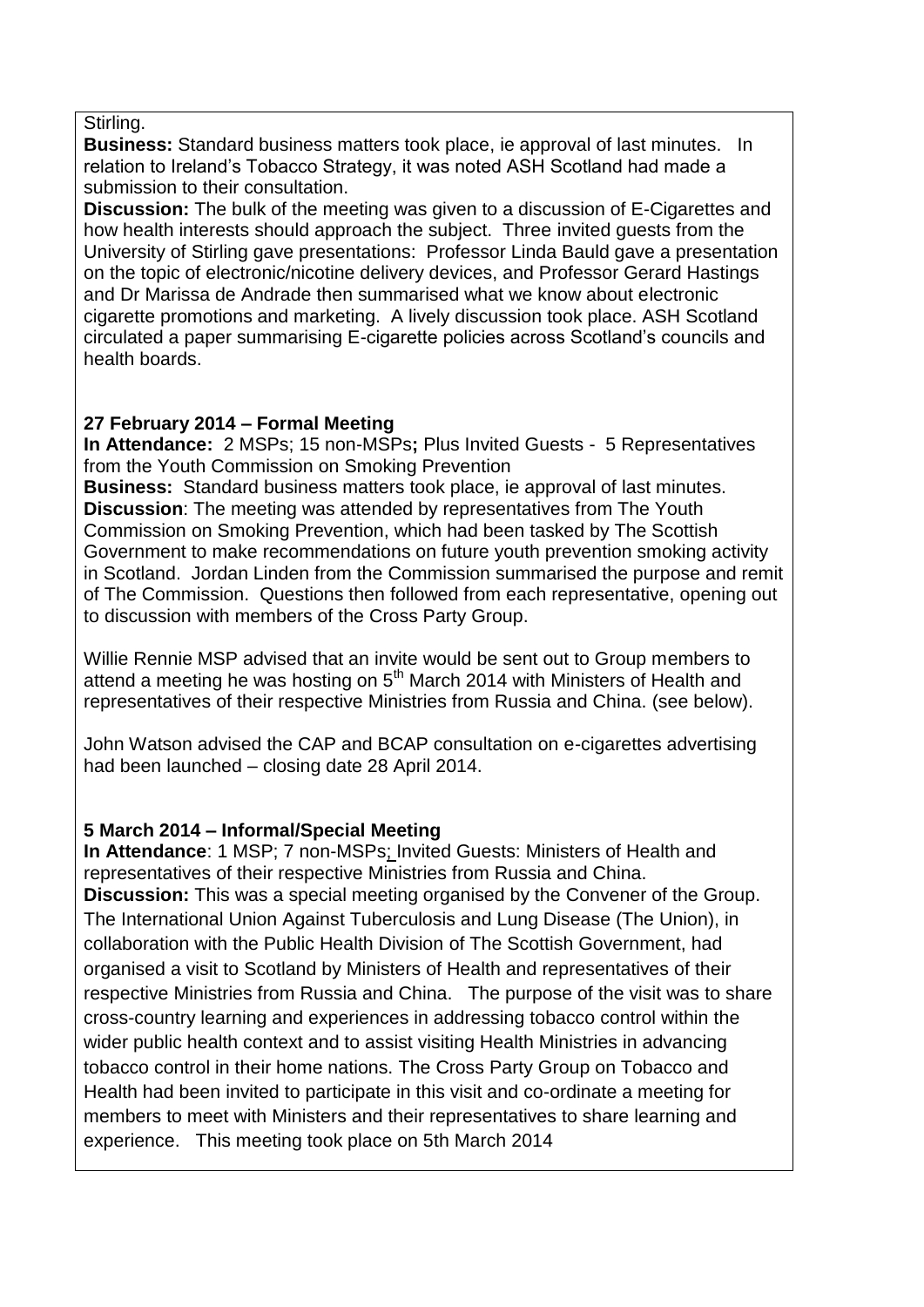[*Clerks note: this meeting was inquorate and therefore classed as an informal meeting. No minutes will be posted onto the CPG webpage and this meeting does not count towards the requirements set out in the Code of Conduct that all Groups must hold two meetings per year*]

## **9 October 2014 – Formal Meeting**

**In Attendance**: 2 MSPs, 18 non MSPs; Plus Invited Guests: Professor Amanda Amos, The University of Edinburgh; plus 2 observers: Siobhan Mackay, The Scottish Government and Mo Hussain

**Business:** Following on from the meeting on 27<sup>th</sup> February, John Watson advised that the Youth Commission had now produced a set of recommendations, which would be presented to the Minister for Public Health in November 2014.

Sheila Duffy advised that new rules for the marketing of e-cigarettes were now published and would be updated in 12 months' time. She made reference to CAP and BCAP's Regulatory Statement.

John Watson drew the Group's attention to the consultation just published by The Scottish Government, to inform legislation for next year.

It was noted the next meeting was the AGM of the Group

**Discussion:** Professor Amanda Amos gave a presentation on what does and does not work in youth smoking prevention and a lively discussion took place.

## **6 November 2014 – Original AGM meeting – not quorate –**

**In Attendance**:1 MSP, 16 non MSPs

**Business:** Dr Richard Simpson MSP chaired the meeting in Willie Rennie MSP's absence. AGM business, ie election of office bearers and secretariat, was required to be postponed as the meeting was not quorate.

**Discussion**: The meeting discussed the various aspects of the consultation on Electronic Cigarettes and Tobacco Control in Scotland, launched by The Scottish Government. Four members of the group presented on different areas of the consultation. In relation to e-cigarettes, it was agreed Richard Simpson MSP would investigate if a testing amendment can be submitted to the Food Standards Bill; John Watson would circulate a new briefing from the Scottish Parliament Information Centre (SPICe).

The meeting discussed a paper which had been circulated, detailing a proposed future focus for the Cross Party Group on Tobacco and Health. The meeting agreed to various aspects of the proposal and it was agreed we should be proactive in linking to and working with other Cross Party Groups, as relevant.

[*Clerks note: this meeting was inquorate and therefore classed as an informal meeting. No minutes will be posted onto the CPG webpage and this meeting does not count towards the requirements set out in the Code of Conduct that all Groups must hold two meetings per year*]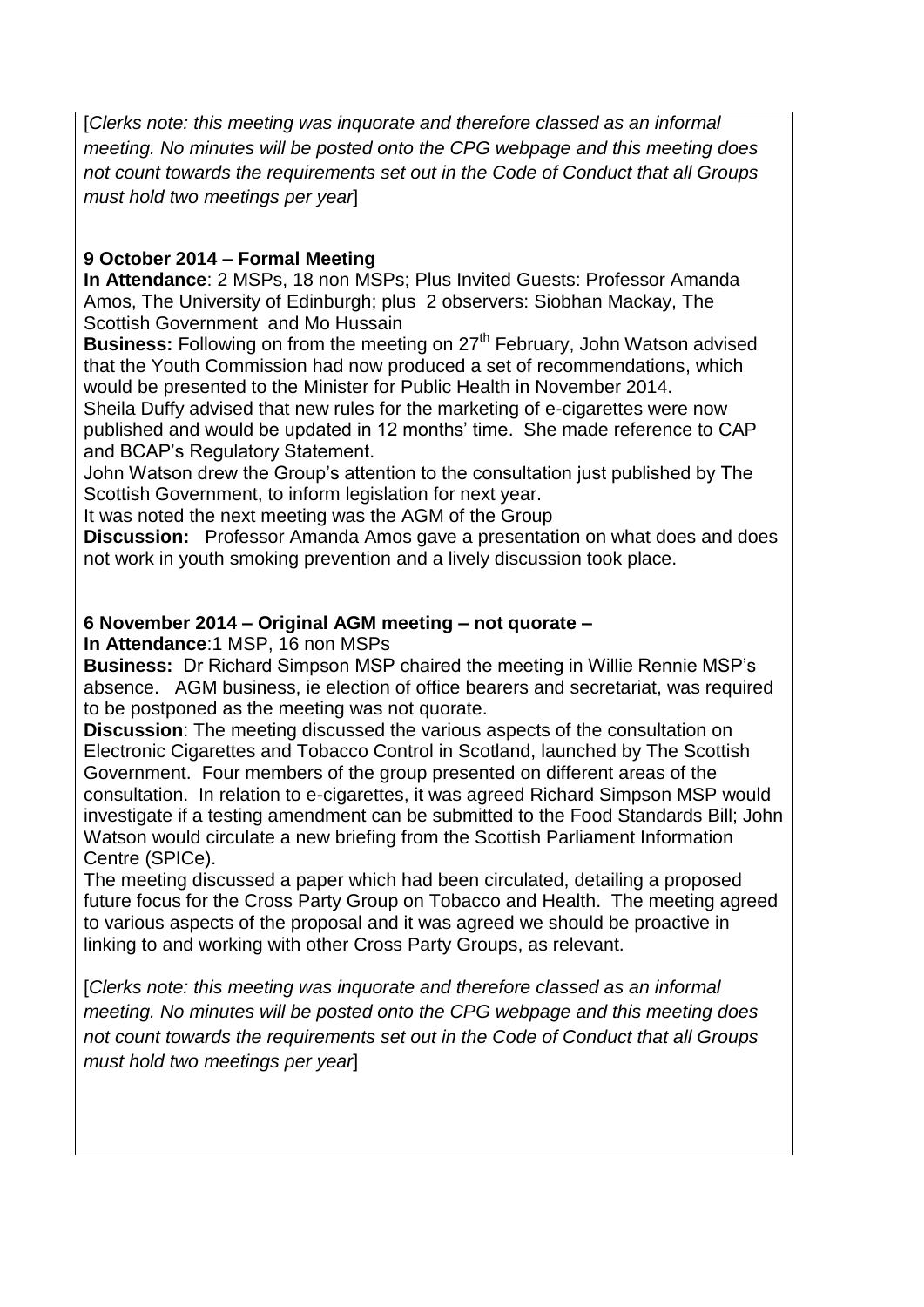# **MSP MEMBERS OF THE GROUP**

Please provide names and party designation of all MSP members of the Group.

Willie Rennie MSP, Convener – Scottish Liberal Democrats

Kenneth Gibson MSP, Deputy Convener – Scottish National Party

Richard Simpson MSP, Deputy Convener – Scottish Labour

Hanzala Malik MSP – Scottish Labour

Margaret McDougall MSP – Scottish Labour

Ruth Davidson MSP – Scottish Conservative & Unionist Party

## **NON-MSP MEMBERS OF THE GROUP**

For organisational members please provide only the name of the organisation, it is not necessary to provide the name(s) of individuals who may represent the organisation at meetings of the Group.

| <b>Individuals</b> | Dr Alan Rodger<br><b>Geoff Earl</b>                   |
|--------------------|-------------------------------------------------------|
| Organisations      | <b>ASH Scotland (Secretariat)</b>                     |
|                    | Asthma UK Scotland                                    |
|                    | <b>Breathe Easy Clackmannanshire</b>                  |
|                    | <b>British Heart Foundation Scotland</b>              |
|                    | British Lung Foundation Scotland and Northern Ireland |
|                    | <b>British Medical Association</b>                    |
|                    | <b>Cancer Research UK</b>                             |
|                    | <b>Children in Scotland</b>                           |
|                    | <b>Community Pharmacy Scotland</b>                    |
|                    | <b>Glasgow City CHP</b>                               |
|                    | <b>Macmillan Cancer Support</b>                       |
|                    | <b>NHS Health Scotland</b>                            |
|                    | <b>Pfizer UK Ltd</b>                                  |
|                    | Royal College of Physicians of Edinburgh              |
|                    | Royal College of Psychiatrists in Scotland            |
|                    | Royal Environmental Health Institute Scotland         |
|                    | <b>Royal Pharmaceutical Society</b>                   |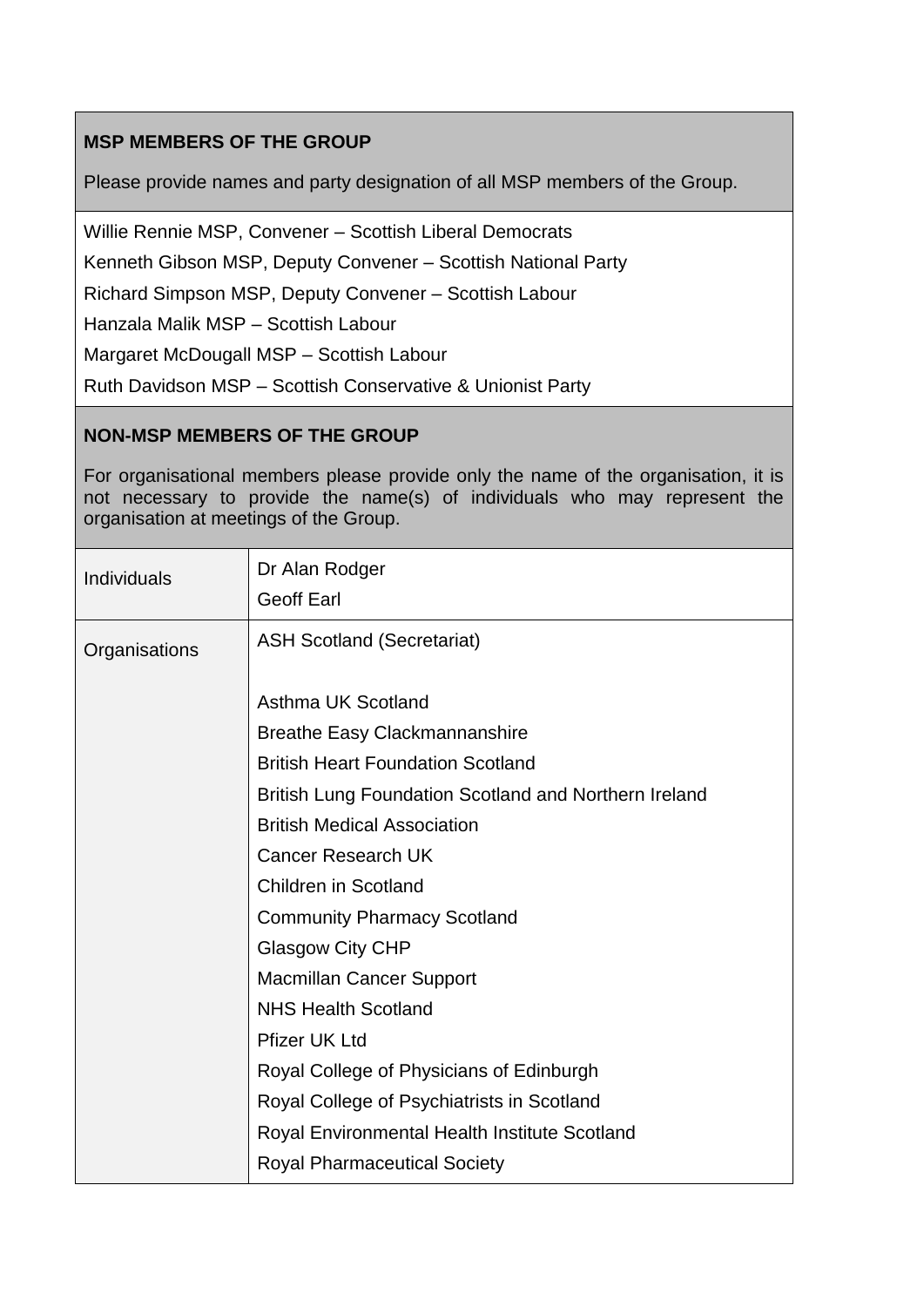| The Roy Castle Lung Cancer Foundation                    |
|----------------------------------------------------------|
| South Ayrshire Council Trading Standards Service         |
| The Stroke Association                                   |
| The University of Stirling Institute of Social Marketing |

### **GROUP OFFICE BEARERS**

Please provide names for all office bearers. The minimum requirement is that two of the office bearers are MSPs and one of these is Convener – beyond this it is a matter for the Group to decide upon the office bearers it wishes to have. It is permissible to have more than one individual elected to each office, for example, coconveners or multiple deputy conveners.

| Convener               | Willie Rennie MSP                                |
|------------------------|--------------------------------------------------|
| <b>Deputy Convener</b> | Kenneth Gibson MSP<br><b>Richard Simpson MSP</b> |
| Secretary              | John Watson, ASH Scotland                        |
| <b>Treasurer</b>       | N/A                                              |

## **FINANCIAL BENEFITS OR OTHER BENEFITS RECEIVED BY THE GROUP**

Please provide details of any financial or material benefit(s) received from a single source in a calendar year which has a value, either singly or cumulatively, of more than £500. This includes donations, gifts, hospitality or visits and material assistance such as secretariat support.

Details of material support should include the name of the individual providing support, the value of this support over the year, an estimate of the time spent providing this support and the name of the organisation that this individual is employed by / affiliated to in providing this support.

Groups should provide details of the date on which the benefit was received, the value of the benefit and a brief description of the benefit.

If the Group is not disclosing any financial information please tick the box to confirm that the Group has considered the support received, but concluded it totalled under the threshold for disclosure (£500).

# **TOTAL PROVIDED BY ASH SCOTLAND: £2,055.68**

Which includes: